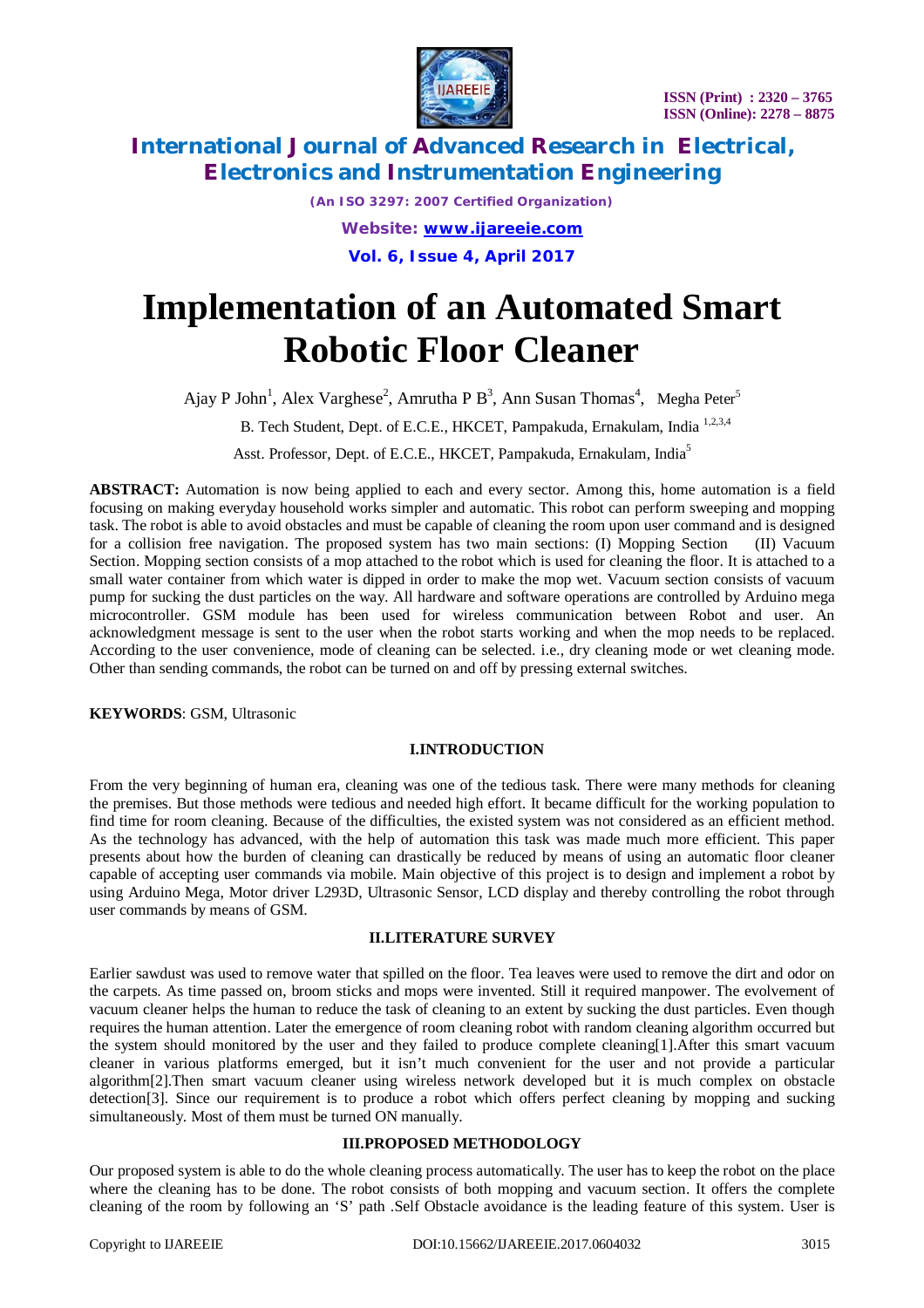

*(An ISO 3297: 2007 Certified Organization)*

### *Website: [www.ijareeie.com](http://www.ijareeie.com)*

### **Vol. 6, Issue 4, April 2017**

capable of governing the system from anywhere within the cellular range. We had incorporated some advancement in GSM technology, SIM 300 for transmission and reception.SIM300 is a Tri-band GSM/GPRS engine that works on frequencies EGSM 900 MHz, DCS 1800 MHz and PCS1900 MHz.SIM300 provides two unbalanced asynchronous serial ports. Autobauding supports baud rate from 1200 bps to 115200 bps .Commands into the robot can be passed as text messages from mobile phones. The robot will be able to receive messages through the GSM module attached to it .Starting and stopping of the robot can be insist by means of messages. Ultrasonic sensors which will record the elapsed time between the sound wave being generated and bounce back wave. The measured distance is compared with predefined threshold value so that it can make a decision for its further movement. It will clean the floor by sucking the dust particles as well as by supports wet cleaning along with it. Stop message from user via GSM helps robot to stop its current task. If the robot is in close vicinity with the user, rather than sending commands via text messages, the user can simply turn on and off the robot by pressing the external switches provided on it.

### *A. BLOCK DIAGRAM*

The proposed system consists of Arduino Mega, 3 ultrasonic sensors one on front and the other two in left and right side respectively, two geared DC motors, A motor driver, LCD display, GSM module and a vacuum pump. The Arduino Mega controls all the process to be carried out in the system. Ultrasonic sensors are implemented to calculate the distance between the obstacle and the system. In order to detect the edges and to avoid obstacles, ultrasonic sensors are mounted on front, right and left side. Geared DC motors are which are driven by motor driver (L293D) is used to drive the robot. GSM module is used to transmit the commands through cellular network. Our system can be started and stopped by sending message from mobile phones. Vacuum pump is used to suck out the impurities on the ground. LCD display is used to display the status of the system. It displays the current operation being carried out by the robot.



Fig 1 Block diagram of Smart Robotic Floor Cleaner

### **IV.HARDWARE IMPLEMENTATION**

Here an Arduino mega (Atmega2560) is used as the microcontroller. Circuit consist of a GSM module, an ultrasonic sensor, two L293D driver ICs, two motors, a vacuum cleaner and an LCD Display. The ultrasonic sensor 1 trigger and echo pins are connected PWM pins 12 & 13 of Arduino respectively. The trigger and echo pins of Ultrasonic sensor 2 and 3 are connected to pins 22, 23 and 24, 25 of Arduino respectively. The virtual terminal represents the GSM Module. The RXD and TXD of GSM module is connected to TXD and RXD of Arduino. Motor driver IC (L293D) for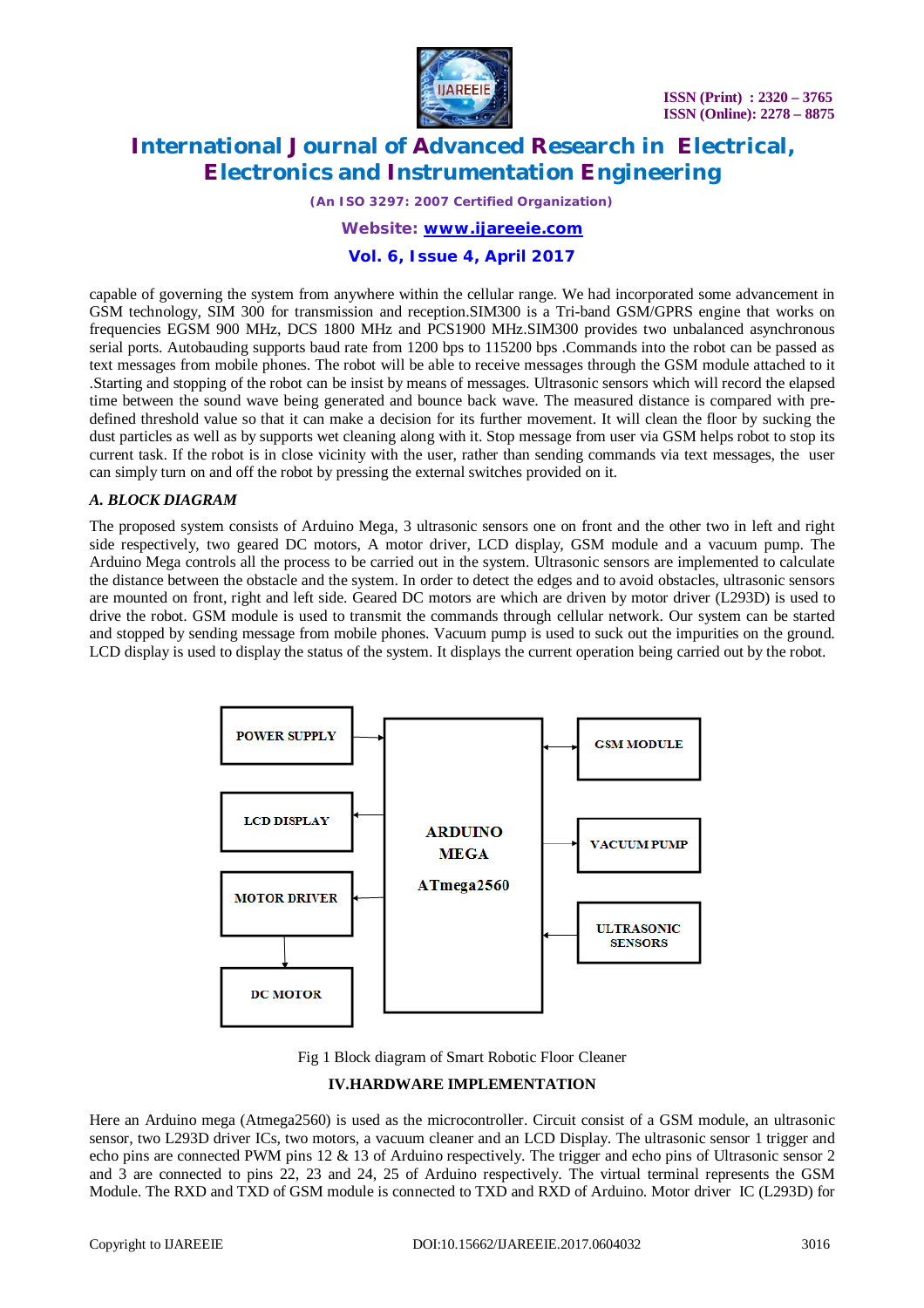

*(An ISO 3297: 2007 Certified Organization)*

*Website: [www.ijareeie.com](http://www.ijareeie.com)*

### **Vol. 6, Issue 4, April 2017**

driving the two motors are connected in such a way that the IN1 & IN2 for driving motor 1 and motor 2 are connected to pins 2,3 & pins 4,5 respectively.OUT1 & OUT2 of L293D is connected to motor 1 and OUT3 & OUT4 are connected to motor 2 . LCD is interfaced in such a way that RS,E, D4-D7 of LCD is connected to pins 40,38,36,34,32,30 of Arduino respectively and RW pin is grounded. Vacuum cleaner is connected to IN1 another driver IC, IN2 is grounded. ON switch and OFF switch is connected to pins 46 and 44 of Arduino respectively.



Fig 2 Schematic diagram of Smart Robotic Floor Cleaner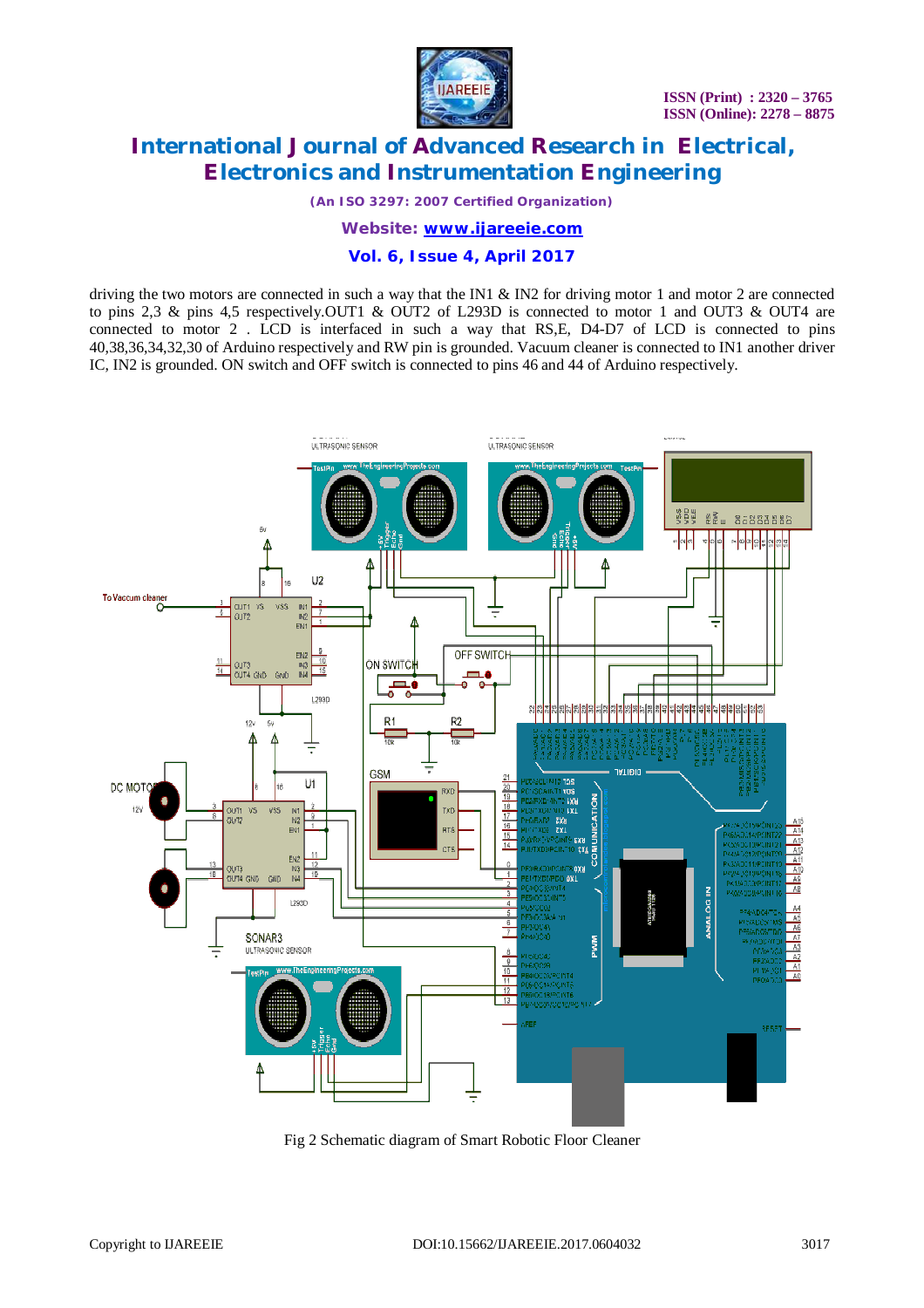

*(An ISO 3297: 2007 Certified Organization)*

*Website: [www.ijareeie.com](http://www.ijareeie.com)*

**Vol. 6, Issue 4, April 2017**

*A.FLOWCHART*



Fig 3 Flow chart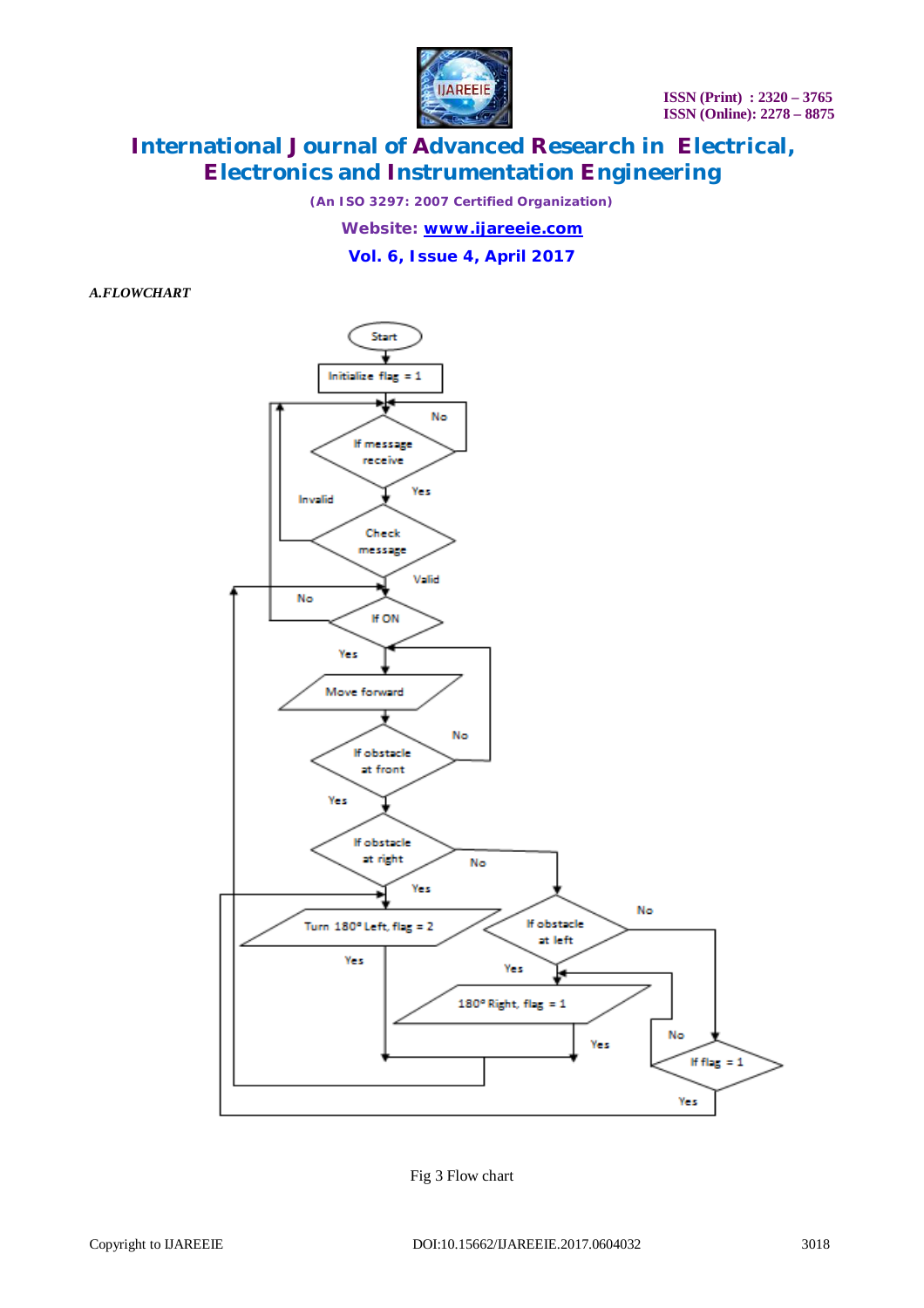

*(An ISO 3297: 2007 Certified Organization)*

*Website: [www.ijareeie.com](http://www.ijareeie.com)*

### **Vol. 6, Issue 4, April 2017**

Initially the flag is set as one. The robot will be in idle condition and will be waiting for the message from the user. The commands are preset on the program. When a valid message is received, it turns on the robot and moves forward. When a single obstacle is being detected at the front ultrasonic sensor, the robot is rotated  $180^\circ$  left and flag is incremented to 2. Then the cycle repeats and on detecting next obstacle the robot rotates 180<sup>°</sup> right to maintain the 'S' path. On detecting more than one obstacles i.e., if an edge is being detected at left, the robot is turned 180<sup>°</sup> right and similarly if the edge is detected at right, the robot is turned 180<sup>°</sup> left and continues the 'S' path. The cycle is repeated until a valid stop message is received. Also an acknowledgement message is sent back to the user when the machine is started and when the mope needs to be replaced. The robot can be turned ON/OFF manually by pressing external switches mounted on it. An acknowledgment message is sent to user when the system starts, when the mop needs to be replaced and when the system is turned off.

### **V.RESULTS AND DISCUSSIONS**

### *A. PERFORMANCE ANALYSIS*

We had evaluated main three tasks 1) Cleaning time 2) Obstacle detection 3) Calibration

### 1) Cleaning time

The path followed by the robot is in "S" shape, and it gives best result for cleaning cycle with less time. The average speed of the robot was 0.60 m2 per second. The proposed system is capable of cleaning  $3.85 \text{m} \times 2.67 \text{m}$  room within 874.15 sec or 15 Min.

### 2) Obstacle detection

Due to the limitations of ultrasonic sensor, there are possibilities for minute errors, but it is negligible and comfortable for the operation of robot. Similarly, S shape path make it smooth cleaning without any leftover space other than the obstacle area.

### 3) Calibration

Most difficult task while doing the project was the calibration process. The major shortcoming of the system was the varying calibration according to the various terrain in which the system is placed. Calibration is done based on the angle of rotation of the wheel by keeping a wheel stationary, i.e., 180 degree.



Fig 4 Working model of smart robotic floor cleaner